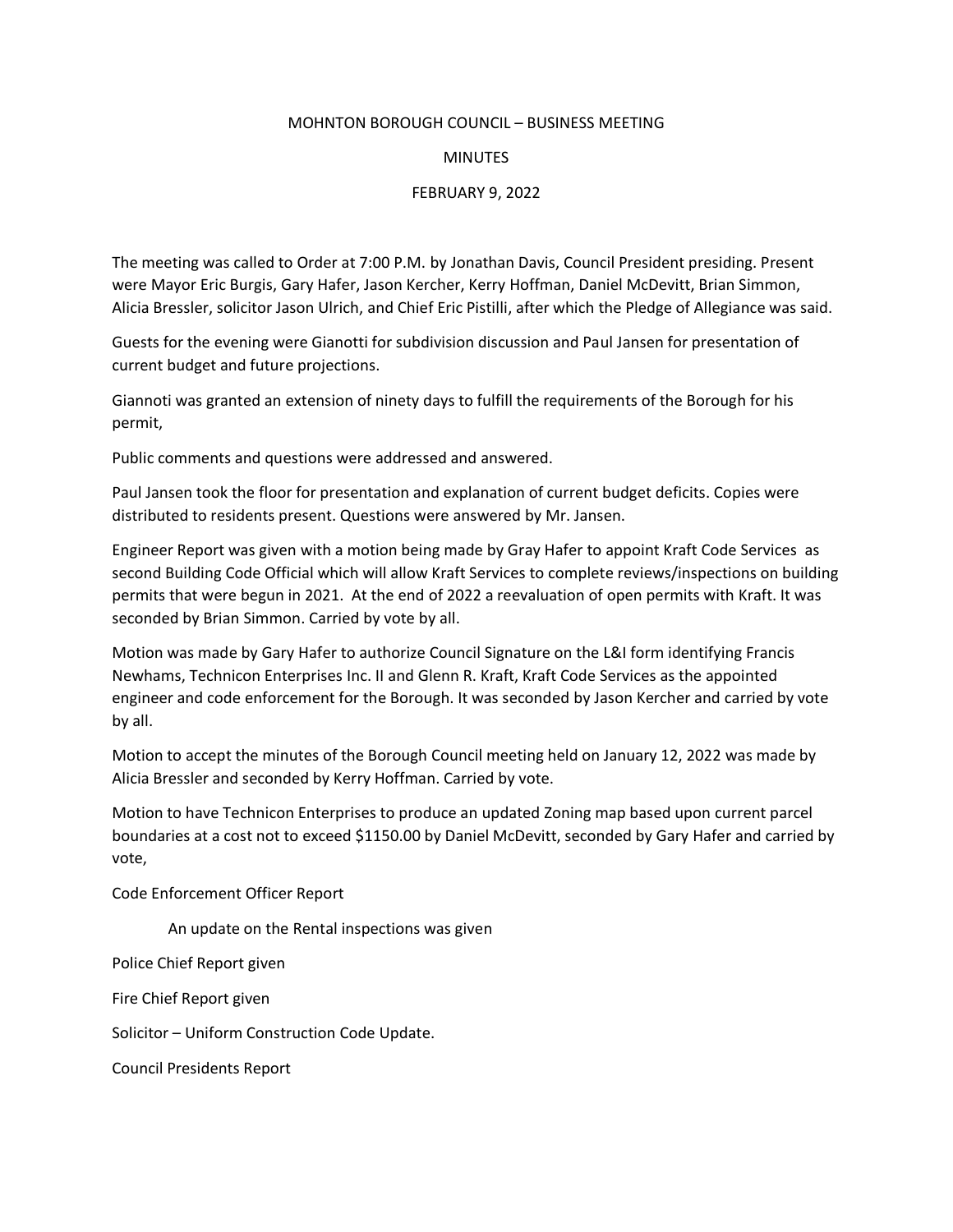Motion to require 2 signatures on every check was made by Jason Kercher and seconded by Brian Simmon and carried by vote.

Motion to approve Borough Treasurer Veronica Henry as additional signatory of checks was made by Gary Hafer, seconded by Brian Simmon and carried by vote.

Motion was made by Daniel McDevitt to adopt the new tax rate of 6.1999 mils effective for the next billing cycle, seconded by Alicia Bressler and carried by vote.

Mayor Report

CODY service discussion

Civil Service Report

Motion to accept 2022 rules and regulations for civil service was made by Kerry Hoffman, seconded by Alicia Bressler and carried by vote.

Motion was made by Brian Simmon to accept the resignation of Doris Concordia, seconded by Gary Hafer and carried by vote.

Motion to appoint Dominic Parisi, Jane Hoffman, and Donna Sarzynsli to a 6 year term as alternates on the Civil Service Commission was made by Alicia Bressler and seconded by Daniel McDevitt. Motion was carried by vote

Finance and Administration

Treasurers report given and Bills to Pay reviewed.

A Motion to pay bills was made by Daniel McDevitt and seconded by Alicia Bressler, carried by vote.

Motion to approve reasonable Tax Collector Expenses made by Daniel McDevitt, seconded by Kerry Hoffman, carried by vote.

Motion to advertise Tax Collector Rate Sheet Ordinance made by Jason Kercher, seconded by Brian Simmon and carried by vote.

Personnel and Public Safety Report given

Motion to authorize Civil Service Commission to convene for the purpose of hiring a full time Police Officer was made by Gary Hafer and seconded by Brian Simmon, carried by vote.

Motion was made by Jason Kercher to authorize the Civil Service Commission to convene for the purpose of hiring 6 part time Police Officers, seconded by Brian Simmon and carried by vote.

Buildings, Grounds and Zoning Report given

Motion to appoint Mark Yeckley as an alternate to the Zoning Hearing Board was made by Gary Hafer, seconded by Brian Simmon and carried by vote.

Recreation Prograns Report